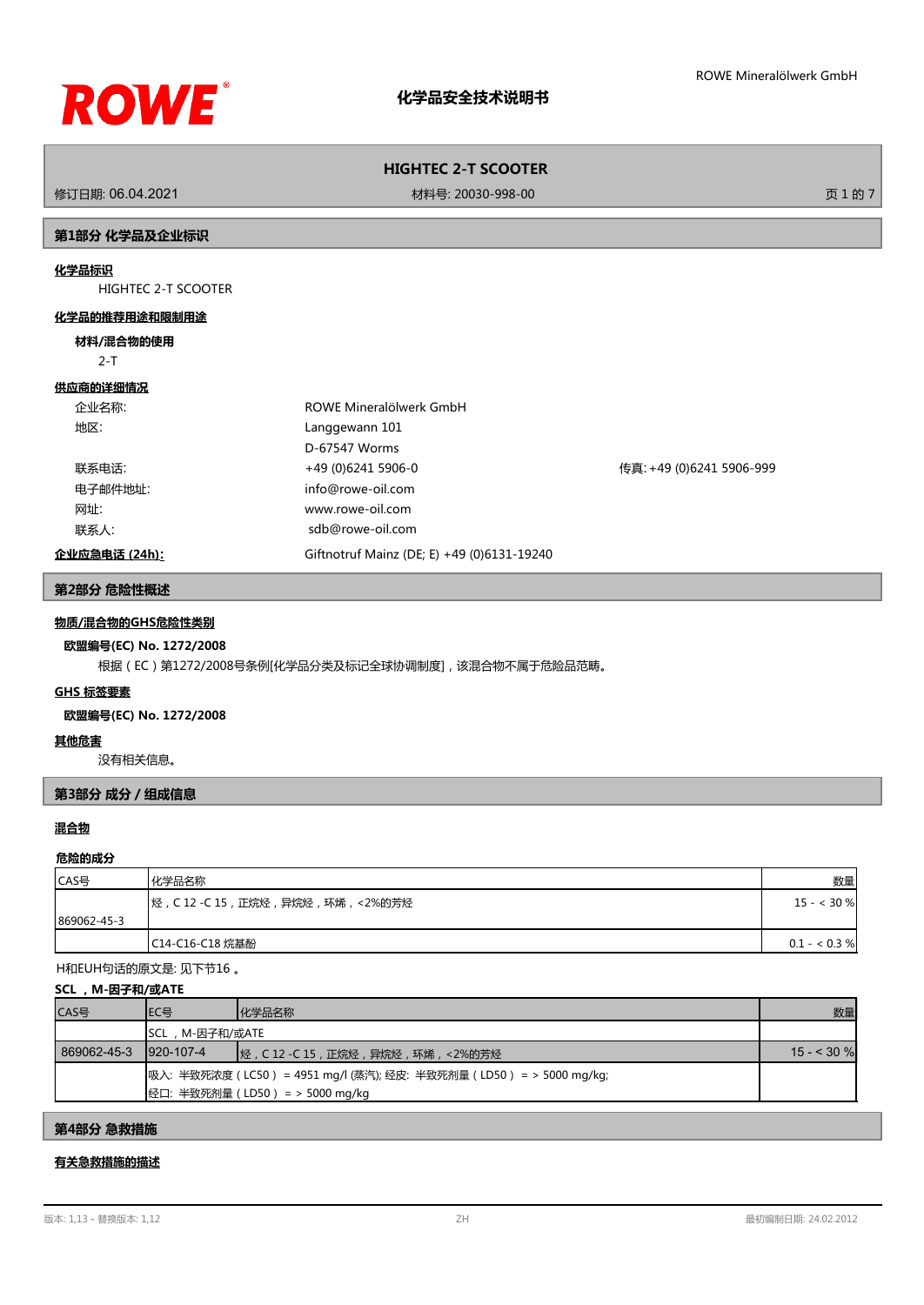# 修订日期: 06.04.2021 材料号: 20030-998-00 页 2 的 7

#### **若吸入**

提供新鲜空气。 如果出现呼吸困难或呼吸停顿,进行工呼吸。 必须医生处理。

#### **若皮肤接触**

接触到皮肤时,立刻用很多水 和 肥皂冲洗皮肤。 立即脱掉所有沾染的衣服,清洗后方可重新使用 如发生皮肤

刺激:求医/就诊。

# **若眼睛接触**

立刻小心且彻底的用洗眼设备或用水冲洗眼睛。

# **若食入**

立刻漱口,喝1杯水。

# **最重要的症状和健康影响**

没有相关信息。

#### **对医生的特别提示**

症状处理。

## **第5部分 消防措施**

## **灭火介质**

#### **适合的灭火剂**

依照周边环境决定防火措施。

# **特别危险性**

不易燃 。

#### **消防人员的特殊保护设备和防范措施**

火灾时: 使用不受周围空气影响的呼吸防护器。

#### **其他资料**

分开收集受污染的灭火水。切勿使其流入排水管道或地表水域。

## **第6部分 泄漏应急处理**

#### **作业人员防护措施、防护装备和应急处置程序**

#### **一般提示**

使用个人防护装备

#### **环境保护措施**

勿使之进入地下水或水域。

#### **泄漏化学品的收容、清除方法及所使用的处置材料**

#### **其他资料或数据**

用会吸收液体的材料(沙、硅藻土、酸粘合剂、通用粘合剂)吸取。 取出的材料根据清除那一章处理。

#### **参照其他章节**

安全处理: 见 段 7 个人防护装备: 见 段 8 垃圾处理: 见 段 13

## **第7部分 操作处置与储存**

# **操作注意事项**

#### **关于安全操作的提示**

不需要特别的预防措施。

## 不需要特别的防火措施。 **关于防火、防爆的提示**

**针对一般职业卫生保健的提示**

脱掉沾染的衣服。 休息前和工作结束时请洗手。 在工作场所不饮食、不抽烟、不擤鼻涕。

#### **安全储存的条件,包括任何不兼容性**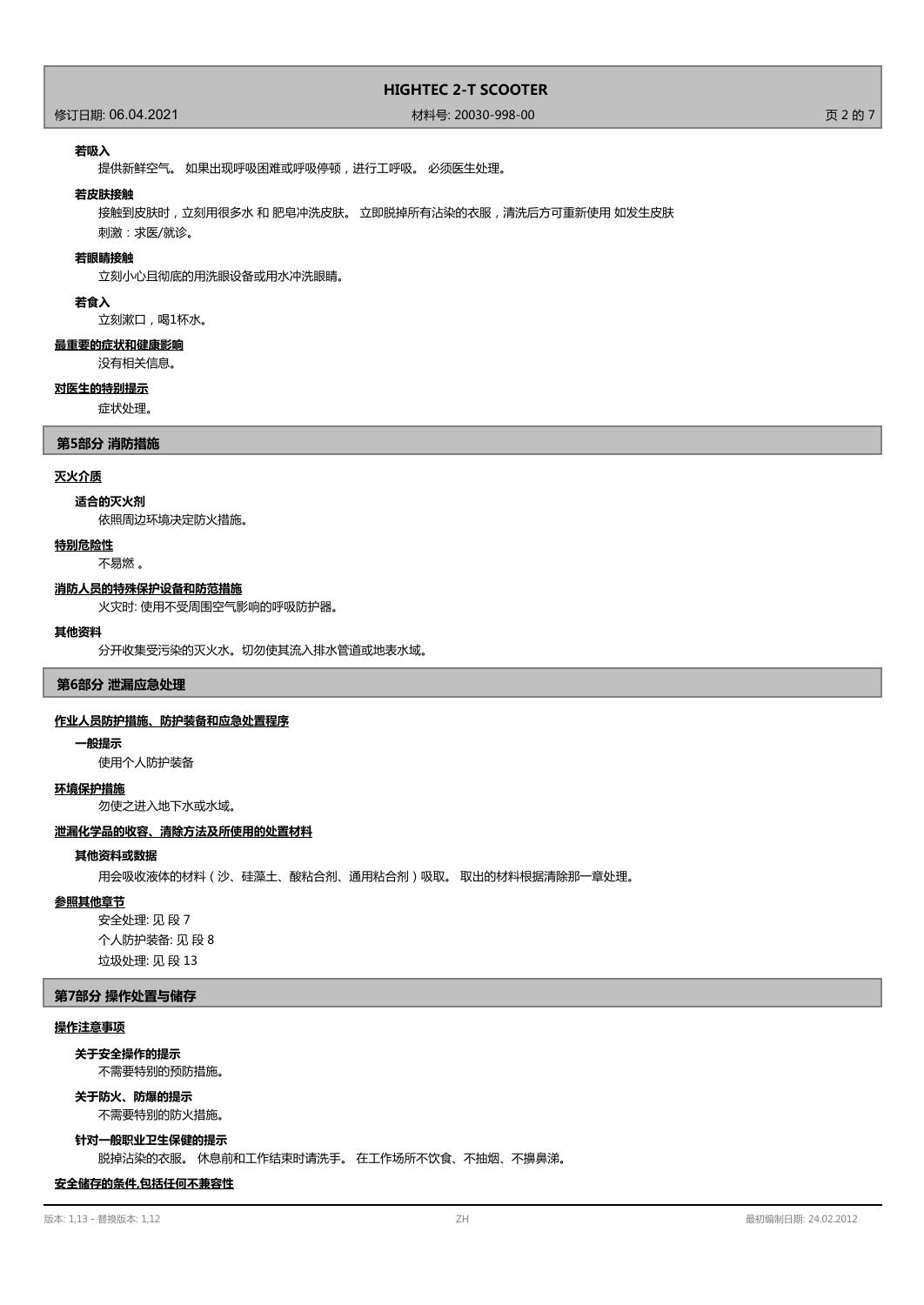# 修订日期: 06.04.2021 材料号: 20030-998-00 页 3 的 7

# **对存放空间和容器的要求**

容器密封好。

# **共同存放的提示**

不需要特别的预防措施。

**第8部分 接触控制和个体防护**

# **控制参数**

# **工程控制方法**



# **保护和卫生措施**

**眼部/面部防护**

戴防护眼罩/戴防护面具。

# **手部防护**

处理化学工作材料时,只能戴带有CE认证标记含四位数检验号码的化学防护手套。 挑选抗化学药品的防护手套 时,必须视工作场所特性而定的危险物质浓度和数量而定。 最好向手套制造厂家询问清楚以上所提特殊用途的 手套之化学药品抵抗性。

# **皮肤和身体防护**

防护服的使用。

# **呼吸防护**

在通风不足的情况下 戴呼吸防护装置。

# **第9部分 理化特性**

# **基本物理和化学性质信息**

聚合状态: 颜色: 气味: 特征性

| 物理状态变化        |               |                        |
|---------------|---------------|------------------------|
| 熔点/凝固点:       | 没有界定          |                        |
| 沸点或初始沸点和沸腾范围: | 没有界定          |                        |
| 倾点:           | $\sim$ -24 °C |                        |
| ÷             |               | <b>DIN ISO 3016</b>    |
| 闪点:           |               | $>100$ °C DIN ISO 2592 |
| 易燃性           |               |                        |
| 固体的/液体的:      | 不适用           |                        |
| 气体:           | 不适用           |                        |
| 爆炸性特性         |               |                        |
| 本产品不:有爆炸危险的。  |               |                        |
| 爆炸下限:         | 没有界定          |                        |
| 爆炸上限:         | 没有界定          |                        |
| 自燃温度          |               |                        |
| 固体:           | 不适用           |                        |
| 气体:           | 不适用           |                        |
| 分解温度:         | 没有界定          |                        |

**测试标准**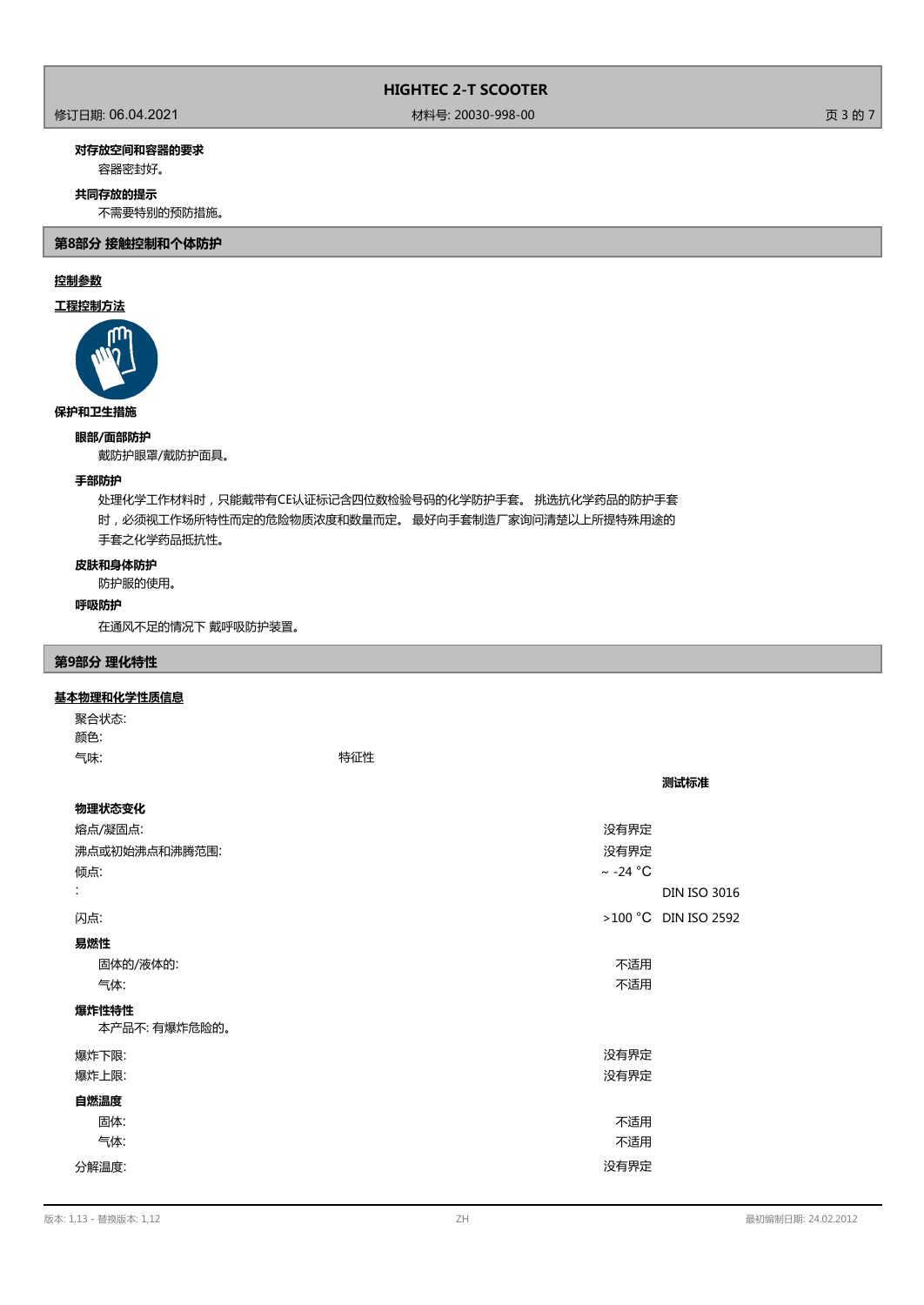| 助燃特性 |  |
|------|--|

|          | 不适用 DIN 51369                                                                                   |
|----------|-------------------------------------------------------------------------------------------------|
|          |                                                                                                 |
| 事实上不可溶   |                                                                                                 |
|          |                                                                                                 |
| 没有界定     |                                                                                                 |
|          |                                                                                                 |
|          |                                                                                                 |
| 没有界定     |                                                                                                 |
|          |                                                                                                 |
|          |                                                                                                 |
| 没有数据可使用  |                                                                                                 |
| 没有/没有 溶剂 |                                                                                                 |
| 没有界定     |                                                                                                 |
| 没有界定     |                                                                                                 |
|          |                                                                                                 |
|          | $\sim$ 58 mm <sup>2</sup> /s DIN 51562<br><0,1 hPa 计算.<br>~ $0,864$ g/cm <sup>3</sup> DIN 51757 |

没有/没有

# **第10部分 稳定性和反应性**

# **反应性**

当按规定处理和存储时无有害反应。

# **稳定性**

该产品在正常室温存储时是稳定。

# **危险反应**

无已知的危险反应。

# **避免接触的条件**

没有/没有

# **禁配物**

没有相关信息。

# **危险的分解产物**

无已知的危险分解产物。

# **第11部分 毒理学信息**

# **急性毒性**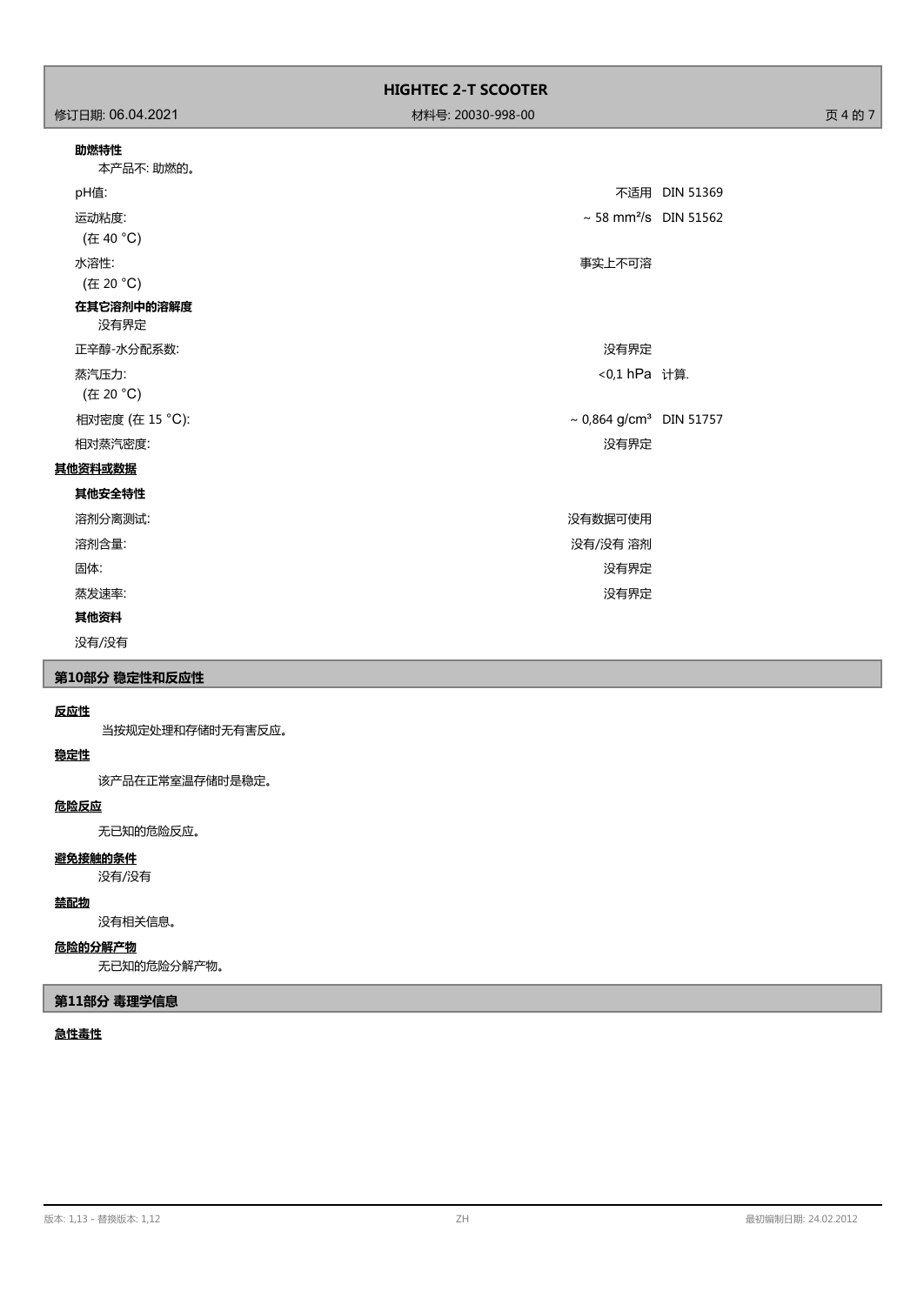修订日期: 06.04.2021 材料号: 20030-998-00 页 5 的 7

# **急性毒性**

| CAS号                         | 化学品名称                               |                                 |    |                                |    |
|------------------------------|-------------------------------------|---------------------------------|----|--------------------------------|----|
|                              | 曝光途径                                | 剂量                              | 种类 | 来源                             | 方法 |
| 869062-45-<br>$\overline{3}$ | 烃, C 12 -C 15, 正烷烃, 异烷烃, 环烯, <2%的芳烃 |                                 |    |                                |    |
|                              | 口服                                  | 半致死剂量 (LD50)<br>> 5000<br>mg/kg | 大鼠 | OECD-Richtlinien<br>401        |    |
|                              | 皮肤吸收                                | 半致死剂量 (LD50)<br>> 5000<br>mg/kg | 兔子 | OECD-Richtlinien<br>402        |    |
|                              | 吸入 (4 h) 蒸汽                         | 半致死浓度 (LC50)<br>4951<br>mg/l    | 大鼠 | <b>OECD-Richtlinien</b><br>403 |    |

### **测试的补充说明**

根据(EC)第1272/2008号条例[化学品分类及标记全球协调制度],该混合物不属于危险品范畴。

#### **实务经验**

不适用

# **关于其他危险的信息**

# **第12部分 生态学信息**

#### **生态毒性**

本产品不: 生态毒性。

# **持久性和降解性**

本产品未经检验。

### **土壤中的迁移性**

本产品未经检验。

#### **其他有害作用**

没有相关信息。

#### **其他资料**

避免释放到环境中。

# **第13部分 废弃处置**

# **废弃物处置方法**

#### **建议**

勿使之进入地下水或水域。 根据官署的规定处理废物。

#### **受污染的容器和包装的处置方法**

用很多水清洗。 完全清空的包装材料可以回收再利用。

# **第14部分 运输信息**

# **海运 (IMDG)**

| UN号:                  | 根据运输法规,未被分类为危险品。 |
|-----------------------|------------------|
| 联合国运输名称:              | 根据运输法规,未被分类为危险品。 |
| 联合国危险性分类:             | 根据运输法规,未被分类为危险品。 |
| 包装类别:                 | 根据运输法规,未被分类为危险品。 |
| 空运 (ICAO-TI/IATA-DGR) |                  |
| UN号:                  | 根据运输法规,未被分类为危险品。 |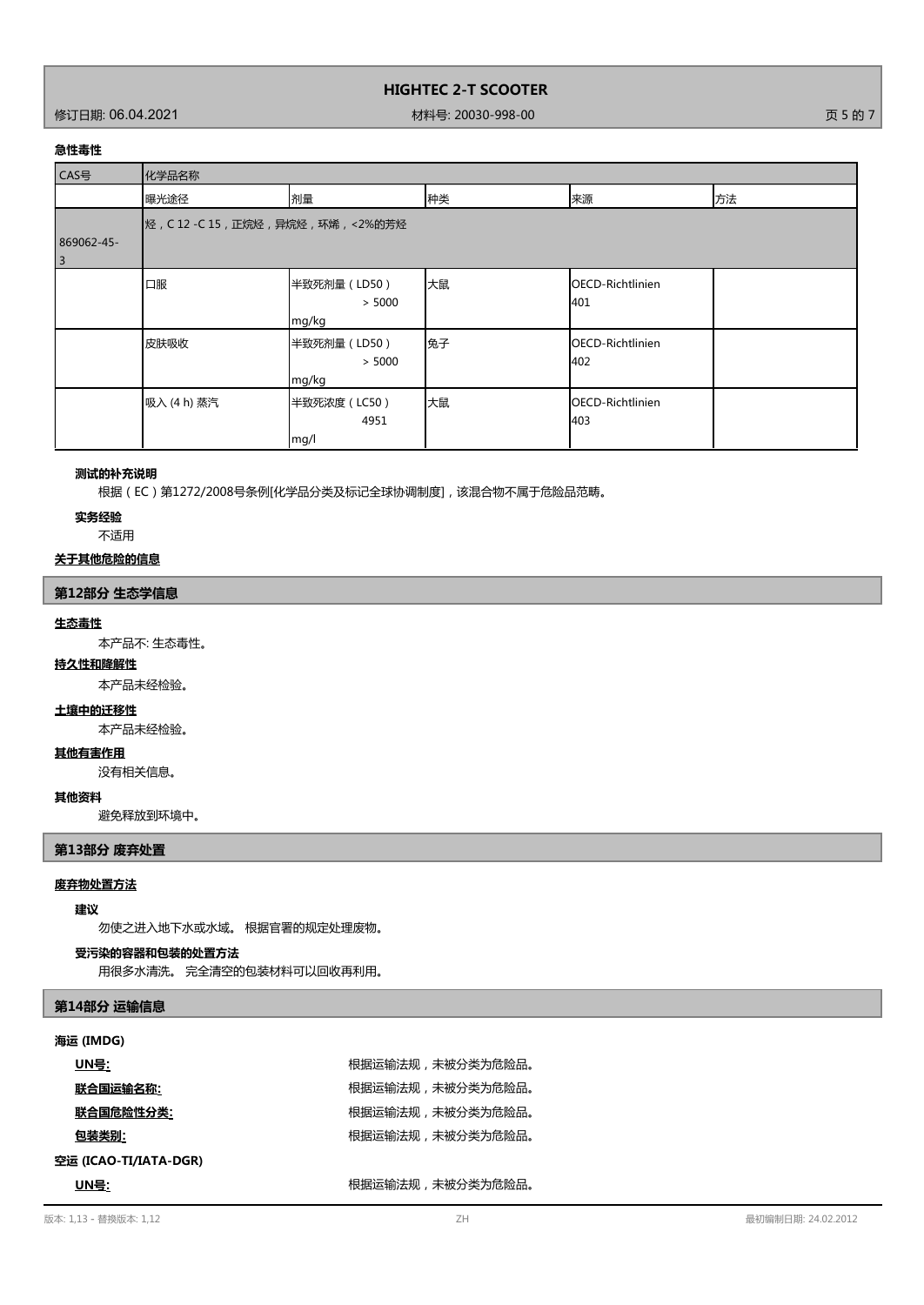|                                           | <b>HIGHTEC 2-T SCOOTER</b> |         |
|-------------------------------------------|----------------------------|---------|
| 修订日期: 06.04.2021                          | 材料号: 20030-998-00          | 页 6 的 7 |
| <u>联合国运输名称:</u>                           | 根据运输法规,未被分类为危险品。           |         |
| 联合国危险性分类:                                 | 根据运输法规,未被分类为危险品。           |         |
| <u>包装类别:</u>                              | 根据运输法规,未被分类为危险品。           |         |
| 对环境的危害                                    |                            |         |
| 对环境有害的物质:                                 | 不                          |         |
| 使用者特殊预防措施<br>根据运输法规,未被分类为危险品。             |                            |         |
| 大宗货物运输根据 MARPOL-公约 73/78 附录 II 和 IBC-Code |                            |         |
| 根据运输法规,未被分类为危险品。                          |                            |         |
| 第15部分 法规信息                                |                            |         |

# **化学品的安全、健康和环境条例**

#### **国家的规章**

皮肤吸收 / 敏感化: 导致过敏反应。

### **第16部分 其他信息**

# **变更**

此技术说明书与之前的版本有所变更,变更部分位于: 2,3,4,5,6,7,8,9,10,11,12,13,15.

#### **缩略语和首字母缩写**

ADR: Accord européen sur le transport des marchandises dangereuses par Route (European Agreement concerning the International Carriage of Dangerous Goods by Road) IMDG: International Maritime Code for Dangerous Goods IATA: International Air Transport Association GHS: Globally Harmonized System of Classification and Labelling of Chemicals EINECS: European Inventory of Existing Commercial Chemical Substances ELINCS: European List of Notified Chemical Substances CAS: Chemical Abstracts Service LC50: Lethal concentration, 50% LD50: Lethal dose, 50% CLP: Classification, labelling and Packaging REACH: Registration, Evaluation and Authorization of Chemicals GHS: Globally Harmonised System of Classification, Labelling and Packaging of Chemicals UN: United Nations DNEL: Derived No Effect Level DMEL: Derived Minimal Effect Level PNEC: Predicted No Effect Concentration ATE: Acute toxicity estimate LL50: Lethal loading, 50% EL50: Effect loading, 50% EC50: Effective Concentration 50% ErC50: Effective Concentration 50%, growth rate NOEC: No Observed Effect Concentration BCF: Bio-concentration factor PBT: persistent, bioaccumulative, toxic vPvB: very persistent, very bioaccumulative RID: Regulations concerning the international carriage of dangerous goods by rail ADN: European Agreement concerning the International Carriage of Dangerous Goods by Inland Waterways (Accord européen relatif au transport international des marchandises dangereuses par voies de navigation intérieures)